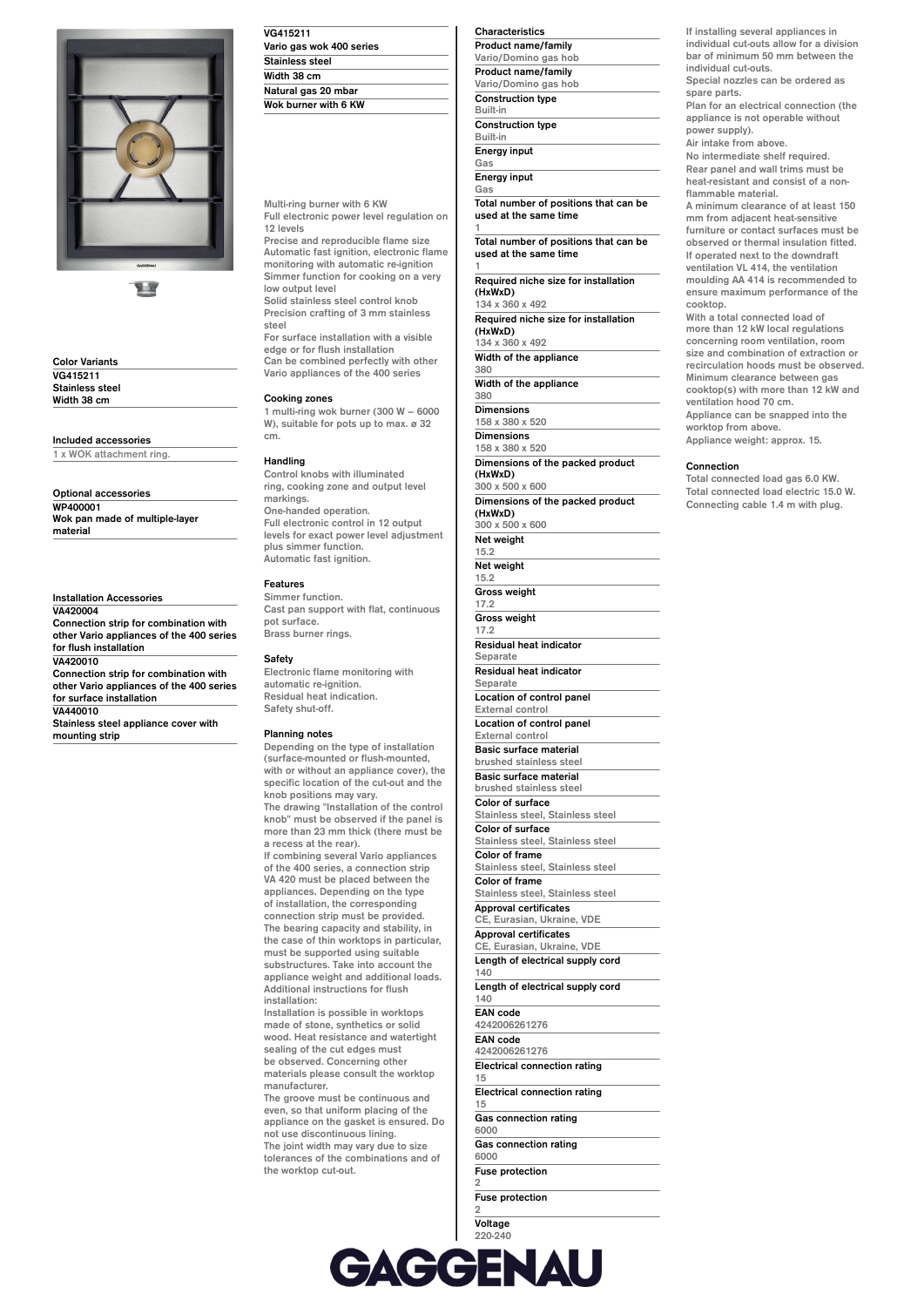| VG415211                 |  |
|--------------------------|--|
| Vario gas wok 400 series |  |
| Stainless steel          |  |
| Width 38 cm              |  |
| Natural gas 20 mbar      |  |
| Wok burner with 6 KW     |  |
|                          |  |

created on 2022-06-14<br>Page 2

Installation of the control knob; flush installation



Installation of the control knob; surface mounting



measurements in mm

# Installation with appliance cover, surface mounting





Installation with appliance cover, flush mounting



A:  $3.5^{0.5}$ 

measurements in mm



A: When installing with appliance cover, take the deeper cut-out into consideration (observe separate planning notes) measurements in mm

Longitudinal section



A:  $3.5^{\text{-}0.5}$ <br>6.5<sup>-0.5</sup>in combinations with frameless induction hobs<br>B: Fill with silicone

measurements in mm